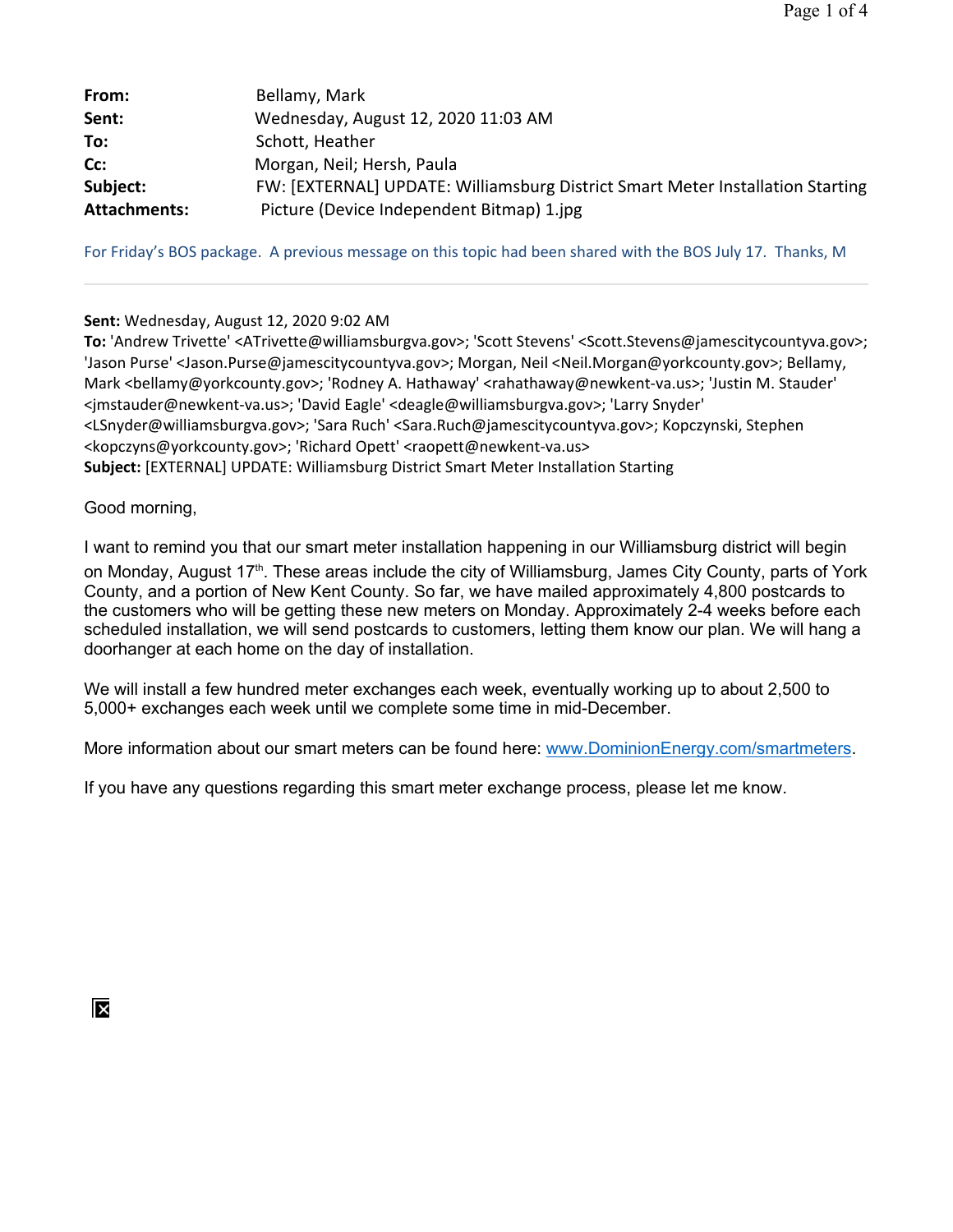Page 2 of 4

**Sent:** Wednesday, July 15, 2020 12:59 PM

To: 'Andrew Trivette' <ATrivette@williamsburgva.gov>; 'Scott Stevens' <Scott.Stevens@jamescitycountyva.gov>; 'Jason Purse' <Jason.Purse@jamescitycountyva.gov>; 'Morgan, Neil' <Neil.Morgan@yorkcounty.gov>; 'Bellamy, Mark' <bellamy@yorkcounty.gov>; Rodney A. Hathaway <rahathaway@newkent-va.us>; Justin M. Stauder <jmstauder@newkent-va.us>; 'David Eagle' <deagle@williamsburgva.gov>; Larry Snyder <LSnyder@williamsburgva.gov>; Sara Ruch <Sara.Ruch@jamescitycountyva.gov>; 'Kopczynski, Stephen' <kopczyns@yorkcounty.gov>; 'Richard Opett' <raopett@newkent-va.us> **Subject:** UPDATE: Williamsburg District Smart Meter Installation

Good afternoon,

I hope you all are doing well and continuing to stay safe. I have an update on our Smart Meter installation in our Williamsburg service area, which includes James City County, parts of York County and a section of New Kent County.

The equipment needed to run these smart meters that I described in my April  $9<sup>th</sup>$  email below have been installed on various poles across the area. The next step will be to exchange our customers' current meters with a new Smart Meter starting on Monday, August  $17<sup>th</sup>$ . This type of meter would be the same kind of meter installed in our Colonial Williamsburg area a few years ago.

Customers will receive a postcard from Dominion Energy letting them know about this upcoming exchange. Customers do have the right to opt out of having their meters exchanged. Before work is done, our contractor that will be performing this work will alert the customer and maintain social distance while speaking with them to let them know they are there to exchange their meter. If the time to make the exchange is not convenient for the customer, the contractor will set up an appointment time that does work. In these times, many customers are still working from home. Losing power, even if it is only three minutes (the average time it takes to make a seamless exchange without issues), can cause loss in work productivity. We do not want to disrupt our customers' lives.

When finalized, I will send you a brief presentation that gives an overview of this project, a map of the area that will be affected with this meter exchange effort, and the benefits our customers will gain with these new meters.

If you have any questions or issues regarding this meter exchange project, please do not hesitate to contact me.

mhtml:file://O:\LEGISLATIVE\_SRVS\\_COMMON\BOS Information Folders\August 14,... 8/14/2020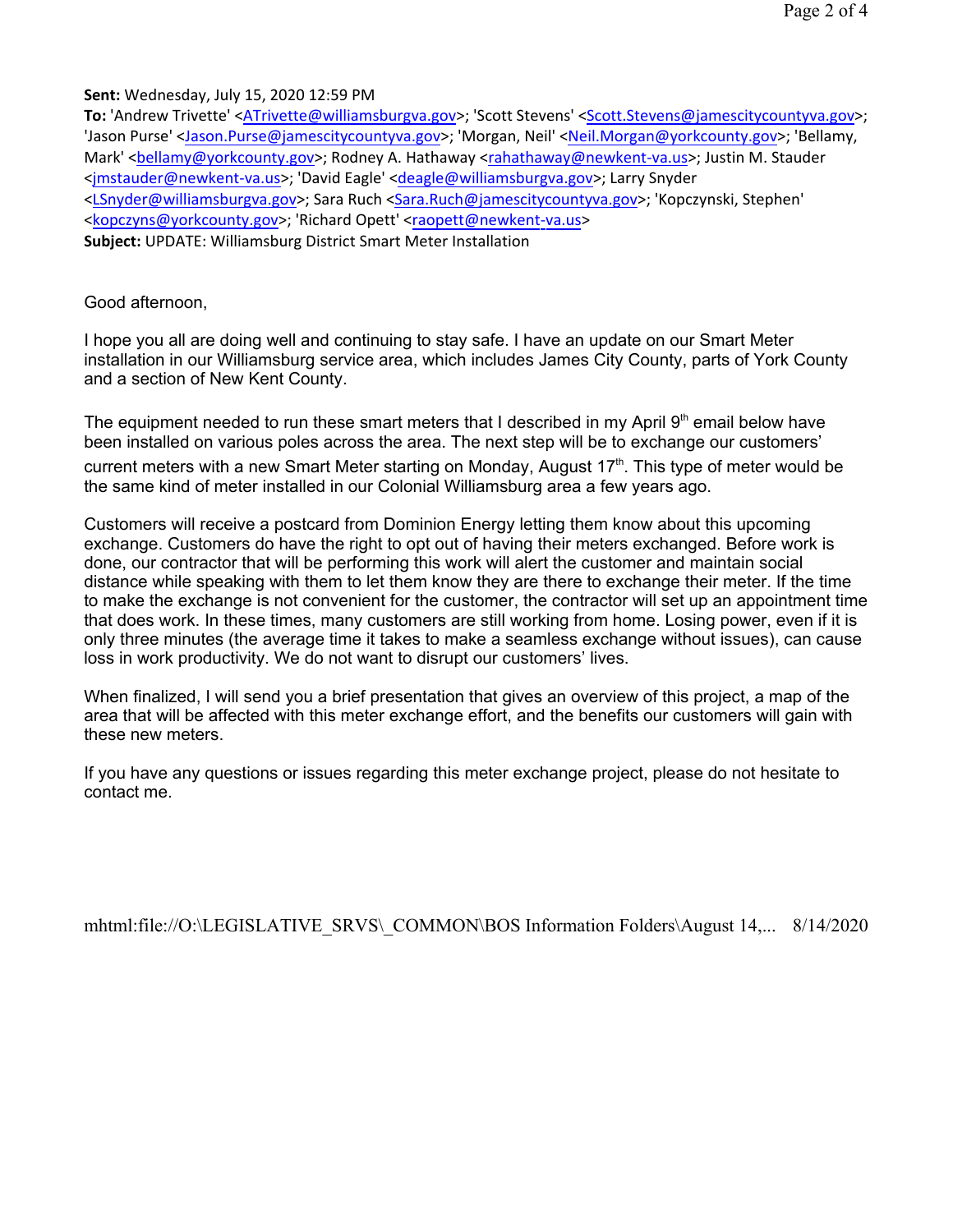**Sent:** Thursday, April 9, 2020 10:29 AM

To: 'Andrew Trivette' <ATrivette@williamsburgva.gov>; 'Scott Stevens' <Scott.Stevens@jamescitycountyva.gov>; 'Jason Purse' <Jason.Purse@jamescitycountyva.gov>; 'Morgan, Neil' <Neil.Morgan@yorkcounty.gov>; 'Bellamy, Mark' <bellamy@yorkcounty.gov>; 'Rodney A. Hathaway' <rahathaway@newkent-va.us>; 'Justin M. Stauder' <jmstauder@newkent-va.us>

**Subject:** Williamsburg Smart Meter Installation

Good morning,

I hope you all are doing well and staying safe during this COVID-19 pandemic. I wanted to make you aware of some installations taking place. With many residents now homebound, you may receive calls about this work.

At Dominion Energy, we know our customers depend on us to deliver electricity safely and reliably every day. We're taking all necessary steps to continue providing the energy you need, while also protecting the health of our employees and contractors and supporting the national effort to manage the spread of the coronavirus.

I wanted to update you on some work occurring on our electric distribution system within the footprint of our Williamsburg Regional Office. We are currently **installing communication devices** on our electric poles as part of our continued deployment of advanced metering infrastructure.

Communication devices are being installed now through the end of April at approximately 100 locations across the Williamsburg Office footprint.

**NexGen** is the contractor conducting this work on behalf of the Dominion Energy Virginia. NexGen contractors practice social distancing in the field, following COVID-19 protocols. They work as a team of two and have very limited interaction with the public since they are simply installing devices on Dominion Energy poles.

We are taking all necessary steps to make sure our facilities remain fully operational and continue delivering electricity to our customers around the clock. Please contact me if you have any questions.

CONFIDENTIALITY NOTICE: This electronic message contains information which may be legally confidential and or privileged and does not in any case represent a firm ENERGY COMMODITY bid or offer relating thereto which binds the sender without an additional express written confirmation to that effect. The information is intended solely for the individual or entity named above and access by anyone

mhtml:file://O:\LEGISLATIVE\_SRVS\\_COMMON\BOS Information Folders\August 14,... 8/14/2020